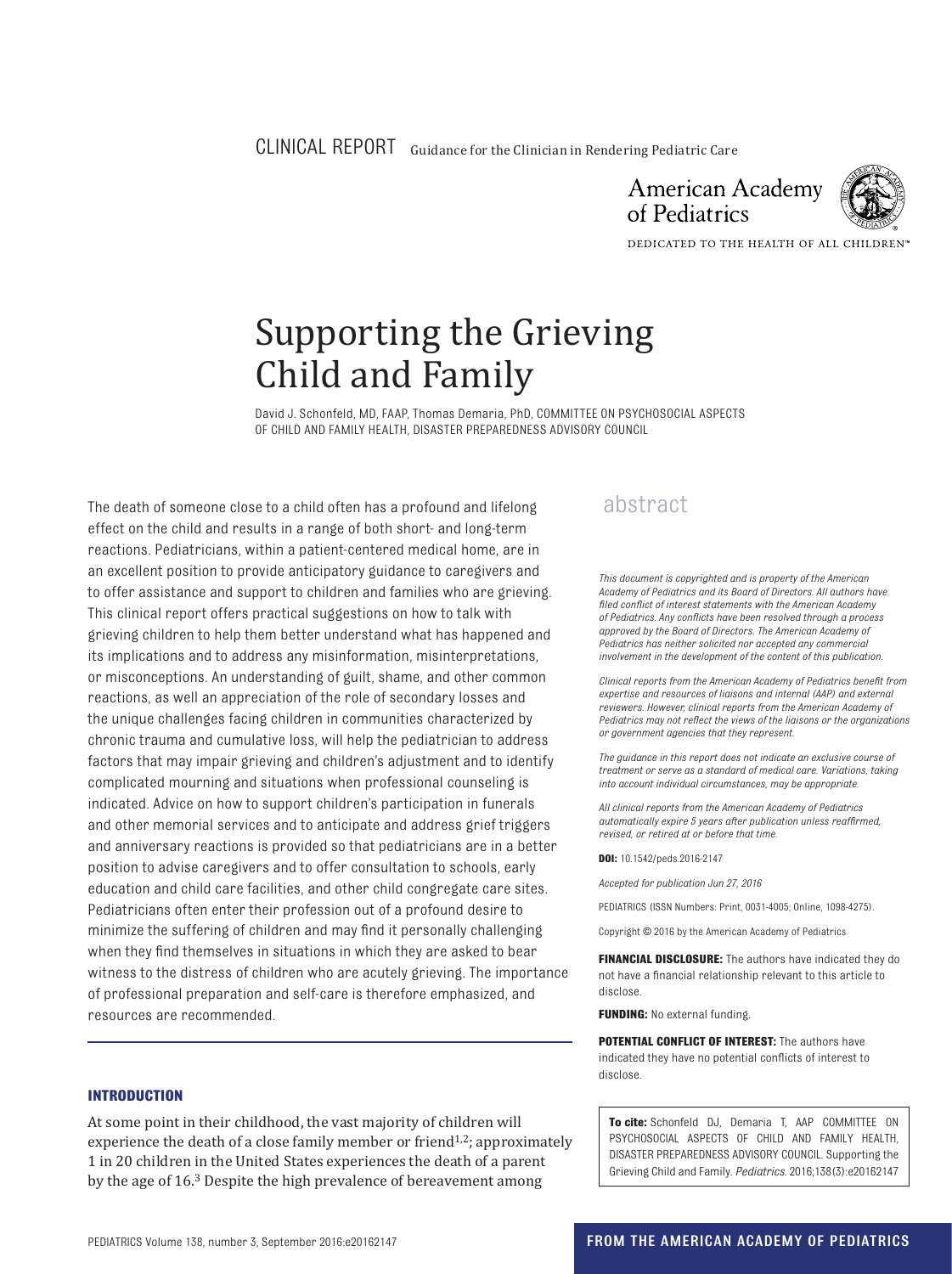children, many pediatricians are uncomfortable talking with and supporting grieving children.<sup>4</sup>

Bereavement is a normative experience that is universal in nature, but this does not minimize the impact of a loss. The death of someone close to a child often has a profound and lifelong effect on the child and may result in a range of both short- and long-term reactions. Pediatricians, within a patient-centered medical home, are in an excellent position to provide anticipatory guidance to caregivers before, during, and after a loss and can provide assistance and support in a number of areas, including the following:

- exploring and confirming that children understand what has occurred and what death means;
- helping to identify reactions such as guilt, fear, worry, or depressive symptoms that suggest the need for further discussion or services;
- providing reassurance to children who become concerned about their own health or those of family members;
- offering support to grieving children and their families to minimize their distress and accelerate their adjustment;
- informing families about local resources that can provide additional assistance; and
- offering advice on funeral attendance of children.

Pediatricians also can play an important role in supporting parents and other caregivers after the death of a child, even in the absence of surviving siblings. 4–6 In addition, children may experience grief in response to a range of other losses, such as separation from parents because of deployment, incarceration, or divorce, which may be helped by similar caring strategies.

This clinical report is a revision of an earlier clinical report that

introduced some of the key issues that pediatricians should consider in providing support to grieving children.<sup>7</sup> Guidance is available elsewhere regarding how to support families faced with the impending or recent death of their child. $4,8$ including practical advice on how to approach notification of parents about the death of their child in a hospital setting<sup>8,9</sup> or in the unique context of a disaster. 10 Because traumatic events often involve loss, complementary information on providing psychosocial support in the aftermath of a crisis can be found in a recent clinical report, $11$  which may be particularly relevant to pediatricians providing care in emergency departments and intensive care settings.

# **IDENTIFYING CHILDREN'S LOSS EXPERIENCES**

In a busy pediatric practice, it is likely that a pediatrician interacts with a child who is grieving a death virtually every week, if not every day. But many children who are grieving show few outward signs during an office visit. From an early age, children learn that questions or discussion about death make many adults uncomfortable; they learn not to talk about death in public. In the context of a recent death, children may also be reluctant to further burden grieving family members with their own concerns.

Children's questions about the impact of a personal loss can be quite poignant and/or frame the experience in concrete and direct terms that underscore the immediacy and reality of the loss to adults (eg, "If Mommy died, does that mean that she won't be here even for my birthday? How can I live the rest of my life without her?"). Adolescents who are in a better position to appreciate the secondary losses and other implications of a significant loss may raise concerns

that surviving adults may not have yet appreciated (eg, "I don't know if I ever will feel comfortable having my own children when I grow up, without Mom there to help me."). When children ask such questions or make similar comments, surviving family members may become tearful and/or obviously upset. Children may misinterpret these expressions of grief triggered by their questions as evidence that the questions themselves were hurtful or inappropriate. They subsequently may remain silent and grieve alone, without support. In addition, when children lose a parent or other close family member, they are often fearful that others they count on for support may also die and leave them all alone. Children may find it particularly unsettling to observe their surviving caregivers struggling and often respond to their surviving parent(s) demonstrations of grief by offering support or assistance (eg, "Don't worry Daddy, I can help do many of the things Mommy used to do; we are going to be okay."), rather than asking for help themselves, which may convince surviving caregiver(s) that the child is coping and has no need for assistance. For this reason, it is important for pediatricians to offer to speak with children privately after a family death to identify their understanding, concerns, and reactions without children feeling that they need to protect surviving caregivers.

Caregivers who are struggling with their own personal grief may be particularly reluctant, or even unable, to recognize or accept their children's grief. The reality is that many children in this situation are grieving alone, postponing expressing their grief until a time when it feels safer, or seeking support elsewhere, such as at school or after-school programs where they can talk about their feelings and concerns with adults who have personal distance from the loss.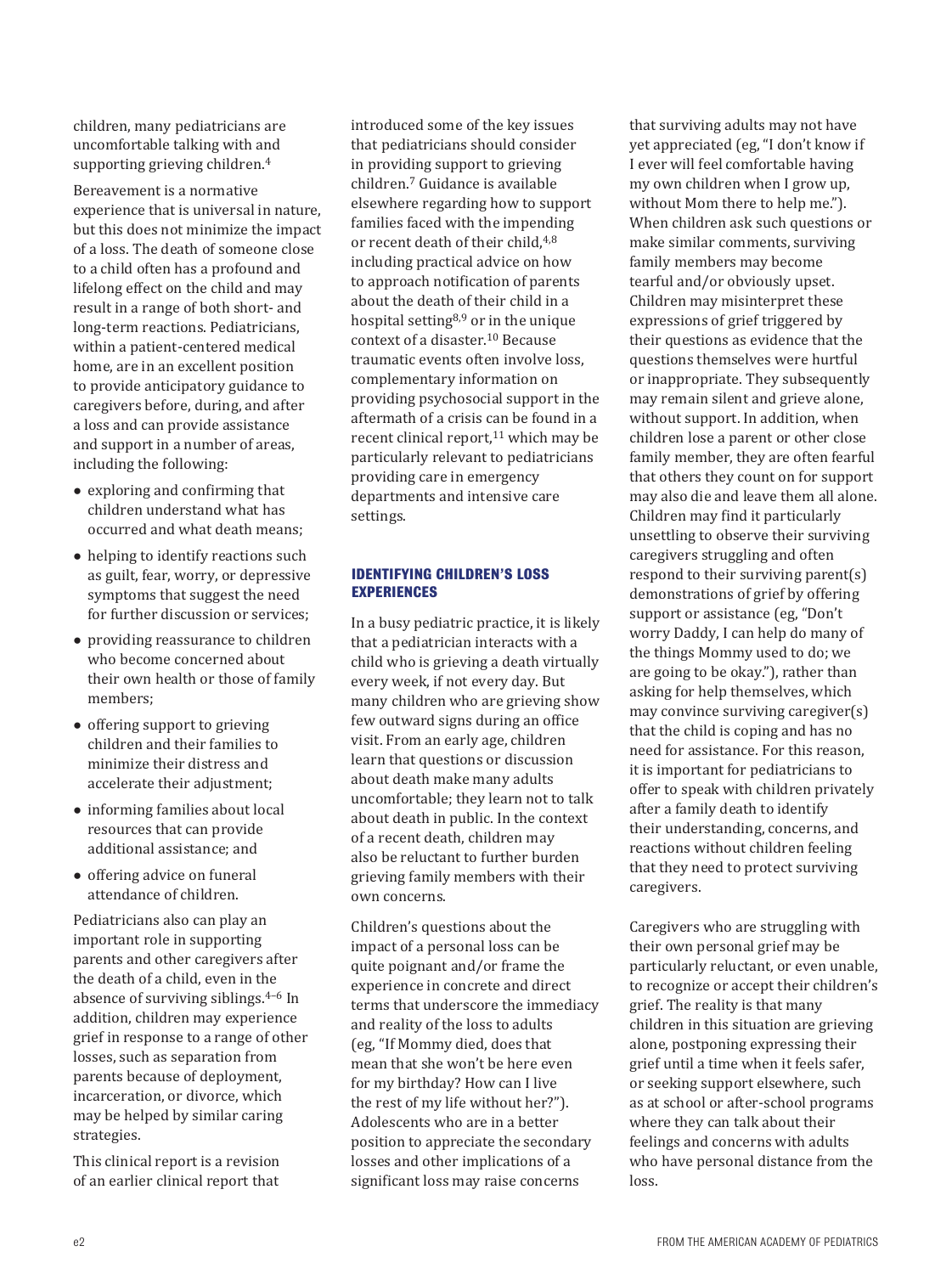Young children, in particular, may not yet understand the implications the death may have for them or their family. Children and their families may wish to seek advice but view death as a normative experience that does not warrant professional assistance and may not realize that their pediatrician may be interested in helping and able to assist them. During an incidental pediatric office visit, children may be reluctant to raise the topic because they worry that they will start crying or otherwise embarrass themselves. They may be afraid to start a discussion in the pediatric office or at school because they worry that once they start to cry, they will be unable to compose themselves by the end of an office visit or a conversation at school. Children may also express their grief indirectly through their behavior or attempt to address their feelings through play. Grief is, in many ways, a private experience. Older children, especially, may elect to keep their feelings and concerns to themselves unless caring adults invite and facilitate discussion. These are among the many reasons why pediatricians may be unaware of a death involving a close family member or friend of one of their patients.

Pediatricians can increase the likelihood that children and families will bring significant losses to their attention by directly informing families, often during the initial visit and periodically thereafter, that they are interested in hearing about major changes in the lives of patients and their families, such as deaths of family members or friends, financial or marital concerns of the family, planned or recent moves, traumatic events in the local community or neighborhood, or problems or concerns at school or with peer relationships. At subsequent visits, pediatricians can ask whether any major changes or potential stressors at home, at

school, or within the community have occurred or are anticipated.<sup>12</sup> Practices that respond to these needs as they arise in families, by inviting conversations, expressing concern, and offering information and referral, create an atmosphere in which families are more likely to disclose their occurrence and actively seek assistance and support.

# **INITIATING THE CONVERSATION**

Pediatricians and other caring adults often worry that asking children about the recent death of someone close to them may upset them. In the immediate aftermath of a major loss, the loss is almost always on survivors' minds. Although a question about the death may lead to an expression of sadness, it is the death itself, and not the question, that is the cause of the distress. Inviting children to express their feelings allows them to express their sadness; it does not cause it. In contrast, avoiding the subject may create more problems. Children may interpret the silence as evidence that adults are unaware of their loss, feel that their loss is trivial and unworthy of comment, are disinterested in their grief, are unwilling or unable to assist, or view the child as unable to cope even with support. Instead, the following steps can be used to initiate the conversation $13$ :

- Express your concern. It is okay to be tearful or simply to let them know you feel sorry someone they care about has died.
- Be genuine; children can tell when adults are authentic. Do not tell the child you will miss her grandfather if you have never met him; instead, let the child know that you appreciate that he was important to her and you feel sorry she had to experience such a loss.
- Listen and observe; talk less. Simply being present while the child is expressing grief and

tolerating the unpleasant affect can be very helpful.

- Invite discussion using open-ended questions such as "How are you doing since your mother died?" or "How is your family coping?"
- Limit the sharing of your personal experiences. Keep the focus on the child's loss and feelings.
- Offer practical advice, such as suggestions about how to answer questions that might be posed by peers or how to talk with teachers about learning challenges.
- Offer appropriate reassurance. Do not minimize children's concerns but let them know that over time you do expect that they will become better able to cope with their distress.
- Communicate your availability to provide support over time. Do not require children or families to reach out to you for such support, but rather, make the effort to schedule follow-up appointments and reach out by phone or e-mail periodically.

Adults are often worried that they will say the wrong thing and make matters worse. In the context of talking with a patient who has recently experienced a death, caregivers may wish to consider the following suggestions $13$ :

- Although well intentioned, attempts to "cheer up" individuals who are grieving are usually neither effective nor appreciated. Anything that begins with "at least" should be reconsidered (eg, "at least he isn't in pain anymore," "at least you have another brother"). Such comments may minimize professionals' discomfort in being with a child who is grieving but do not help children express and cope with their feelings.
- Do not instruct children to hide their emotions (eg, "You need to be strong; you are the man of the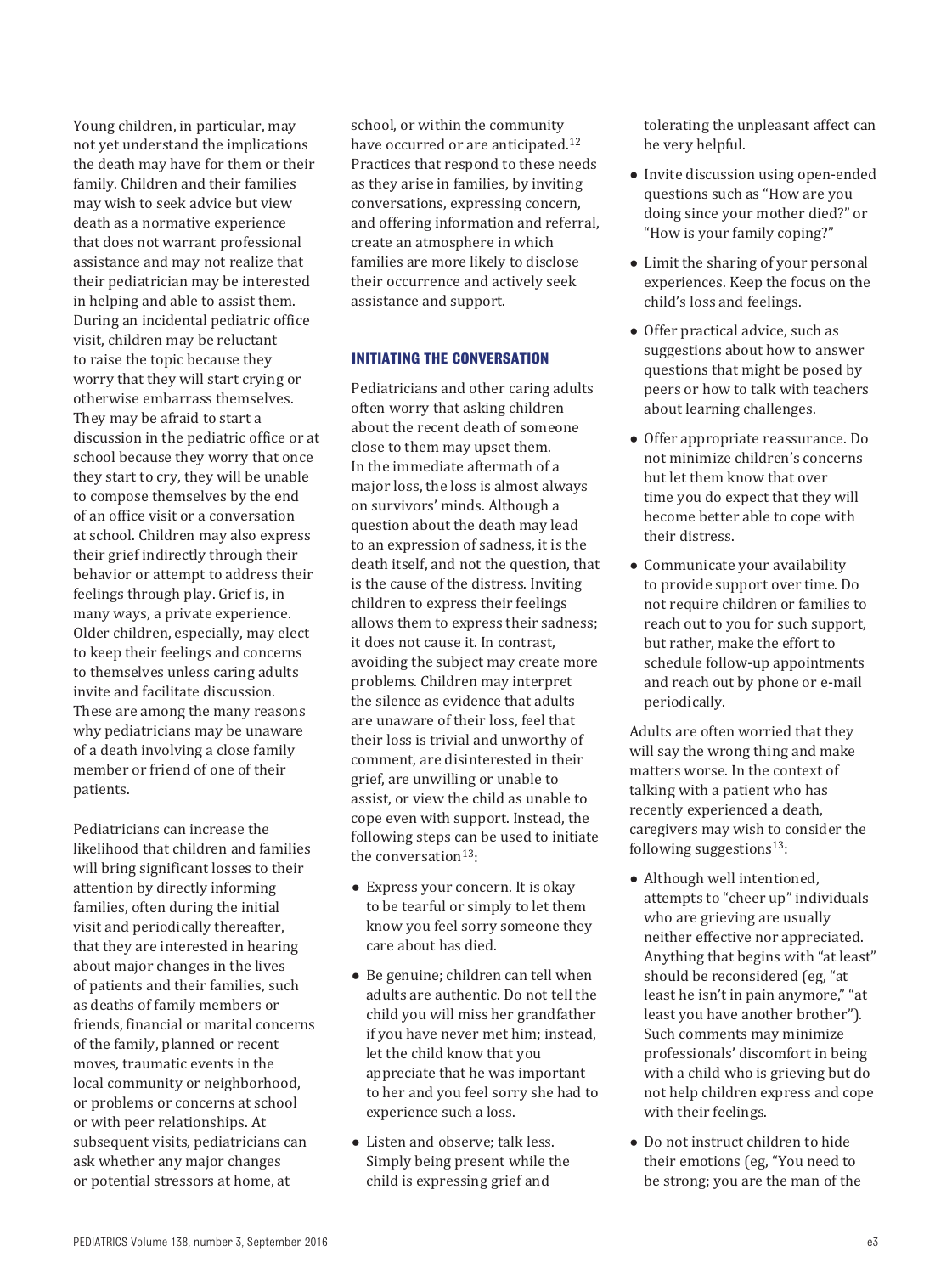house now that your father has died.").

- Avoid communicating that you know how they feel (eg, "I know exactly what you are going through."). Instead, ask them to share their feelings.
- Do not tell them how they ought to feel ("You must feel angry.").
- Avoid comparisons with your own experiences. When adults share their own experiences in the context of recent loss, it shifts the focus away from the child. If your loss is perceived by the child as less important, the comparison can be insulting (eg, "I know what you are going through after the death of your father. My cat died this week."). If your experience appears worse (eg, "I understand your grandfather died. When I was your age, both my mother and father died in a car accident."), the child may feel compelled to comfort you and be reluctant to ask for help.

The use of expressive techniques, such as picture drawing or engaging children in an activity while talking with them, may be helpful in some situations in which children appear reluctant to address the topic in direct conversation. Pediatricians can also provide written information to families about how to support grieving children (eg, *After a Loved One Dies: How Children Grieve and How Parents and Other Adults Can Support Them*, which is freely available and can be accessed through the coping and adjustment Web page of the American Academy of Pediatrics at https://www.aap.org/en-us/ advocacy-and-policy/aap-healthinitiatives/ Children- and- Disasters/ Pages/Promoting-Adjustment-and-Helping-Children-Cope.aspx).<sup>14</sup> Books written specifically for younger children that help them develop a better understanding of death or that help children and adolescents cope and adjust with a

personal loss (eg, Guiding Your Child Through Grief is one such resource for older children $15$ ) can be found through recommendations of a children's librarian or at bookstores. Pediatricians can identify a few books to recommend and, ideally, may even choose to stock their offices with a couple of copies to lend to families.

#### **CHILDREN'S DEVELOPMENTAL UNDERSTANDING OF DEATH**

Before the development of object permanence, something out of view is felt to be literally "out of mind." Therefore, it is unlikely that infants in their first 6 months of life can truly grieve. But as children develop object permanence during the second half of the first year of life, they begin to acquire the ability to appreciate the possibility of true loss. It is therefore not coincidental that peek-a-boo emerges during this time period as a game played by children in all cultures, wherein the child shows heightened concern at separation and joy at reunion, as if "playing" with the idea of loss. Infants and toddlers play this game repeatedly as they try to understand and deal with the potentiality of loss. It has been suggested that peek-a-boo is one of many games that children play that might allude to loss or death. In fact, "peek-a-boo" is translated literally from Old English as "alive-or-dead." Parents who worry that it is too early to raise the topic of death with their preschool- or even school-aged children likely do not realize that they began communicating with their children about loss at an early age.

Research has shown that there are 4 concepts that children come to understand that help them make sense of, and ultimately cope with, death: irreversibility, finality (nonfunctionality), causality, and universality (inevitability). 14–19 On average, most children will develop an understanding of these concepts, outlined in Table 1, by 5

to 7 years of age. Personal loss or a terminal illness before this age has been associated with a precocious understanding of these concepts<sup>19</sup>; education has been shown to accelerate children's understanding as well. 20 The death of a pet in early childhood can be used as an opportunity to help young children both understand death and learn to express and cope with loss.

Understanding the concepts of death can be viewed as a necessary precondition, but not necessarily sufficient, for acceptance and adjustment. Children at a very young age can understand that death is irreversible; indeed, even toddlers come to learn "all-gone." But accepting that someone about whom you care deeply will never return is difficult even for adults. Pediatricians can counsel parents to help children understand these concepts and assess children's comprehension directly through simple questions. Parents can be encouraged to be patient with children's repetitive questions after a loss, which may occur over an extended period of time. For young children, such questions may reflect attempts to develop a more complete understanding over time as cognitive development progresses.

Misinformation or misconceptions can impair children's adjustment to loss. Literal misinterpretations are common among young children. For example, children may become resistant to attending a wake after being told that their parent's body will be placed in the casket; adults often assume this is because of a fear of dead bodies. But some children, when told that the "body" is placed in 1 location, may conclude that the head is placed elsewhere; their reluctance to attend the wake may be attributable to a fear of viewing their parent decapitated. It is best not to assume the reasons for children's worries or hesitation but instead ask what they are thinking about. Young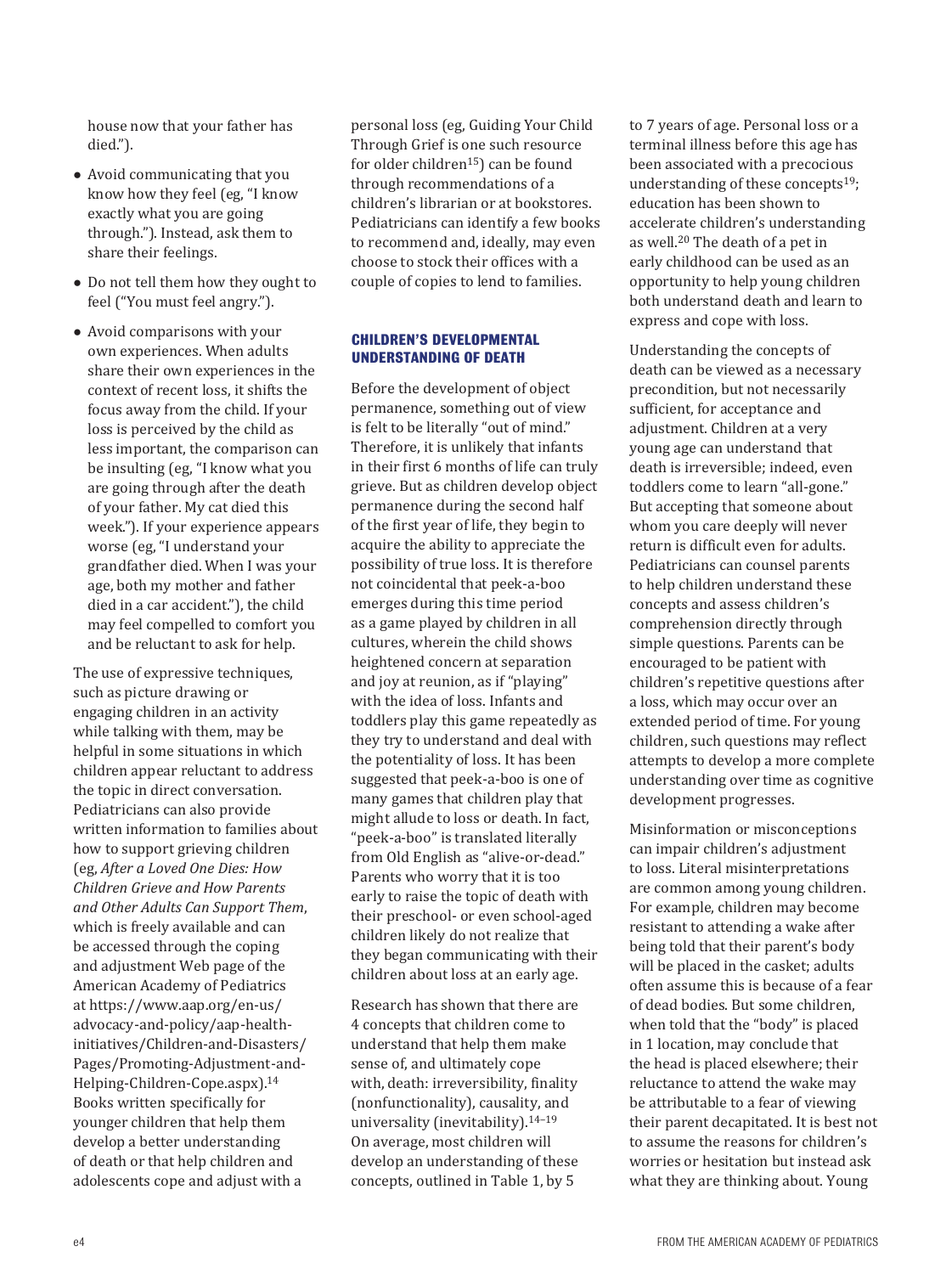#### **TABLE 1** Component Death Concepts and Implications of Incomplete Understanding for Adjustment to Loss

Irreversibility: death is a permanent phenomenon from which there is no recovery or return

- Implication of incomplete understanding: failure to comprehend this concept prevents the child from detaching personal ties to the deceased, a necessary fi rst step in successful mourning
- Finality (nonfunctionality): death is a state in which all life functions cease completely
- Example of incomplete understanding: the child worries about a buried relative being cold or in pain; the child wishes to bury food with the deceased
- Implication of incomplete understanding: may lead to preoccupation with physical suffering of the deceased and impair readjustment
- Inevitability (universality): death is a natural phenomenon that no living being can escape indefinitely
- Example of incomplete understanding: the child views significant individuals (ie, self, parents) as immortal
- Implication of incomplete understanding: if the child does not view death as inevitable, he/she is likely to view death as punishment (either for actions or thoughts of the deceased or the child), leading to excessive guilt and shame
- Causality: the child develops a realistic understanding of the causes of death
- Example of incomplete understanding: the child who relies on magical thinking is apt to assume responsibility for the death of a loved one by assuming that bad thoughts or unrelated actions were causative
- · Implication of incomplete understanding: tends to lead to excessive guilt that is difficult for the child to resolve

Reprinted with permission from Schonfeld D. Crisis intervention for bereavement support: a model of intervention in the children's school. *Clin Pediatr (Phila).* 1989;28(1):29.

children also may have difficulty understanding why families would choose to cremate a loved one after death. Providing developmentally appropriate explanations for parents and other caregivers to use to address common questions can be helpful and reassuring (eg, explaining to preschool-aged children that once people die, their body stops working permanently and they no longer are able to move, think, or feel pain, which is why it is okay to cremate the body, or use high temperatures to turn the body into ashes).

To minimize misinterpretations, it is best to avoid euphemisms; especially with younger children, it is important to use the word "dead" or "died." For example, a young child told that a family member is in eternal sleep may become afraid of going to sleep himself. Religious explanations can be shared with children of any age according to the wishes of their caregivers. But because religious concepts tend to be abstract and therefore more likely to be misunderstood by young children, it is important to also share with children factual information based on the physical reality. For example, a young child told only that a brother died "because he was such a good baby God wanted him back at his side" may begin to fear attending church (if this is viewed as "God's

home") and misbehave whenever brought to religious services.

Children with intellectual disabilities will generally benefit from explanations geared toward their level of cognitive functioning, followed by questions to assess the degree of comprehension and to probe for any misunderstandings. Children with neurodevelopmental disorders, such as autism spectrum disorder, may benefit from practical suggestions about communicating their feelings and needs, as well as additional support to promote coping. Children unable to communicate verbally may show their grief through nonspecific signs or behaviors, such as weight loss or head banging. To provide support after a death, parents and other caregivers can draw on the strategies and approaches that have worked with their children in the past to provide comfort when faced with other stressors and to explain challenging concepts.

#### **ADOLESCENTS**

Adolescents may have a mature conceptual understanding of death, but they still experience challenges adjusting to the death of a close family member or friend.<sup>21</sup> Although they are capable of rational thinking, adolescents, like adults, nonetheless benefit from additional explanation

and discussion in addition to emotional support. Although they often turn to peers for support and assistance in many situations, after the death of a close family member or friend, they can benefit from the additional physical and emotional presence of adults. Unfortunately, many adolescents receive limited explanation or support after a death. Often, surviving caregivers rely on them to take on more adult responsibilities, such as contributing to the care of younger siblings and performing more chores within the home, and may count on them to serve the role of a confidante and source of emotional support for the caregivers themselves. Pediatricians may be able to assist in such cases by encouraging adult caregivers to identify their own support, such as through faith-based organizations, community-based support groups, or professional counseling.

Juniors or seniors in high school are at a point in their development when they may be particularly vulnerable to difficulties in coping with the death of a close family member or friend. This is a time of heightened academic demands, and the common short-term negative effect on academic productivity may be compounded by the high level of academic scrutiny characteristic of applying to college. Completing high school and leaving family to

<sup>•</sup> Example of incomplete understanding: the child expects the deceased to return, as if from a trip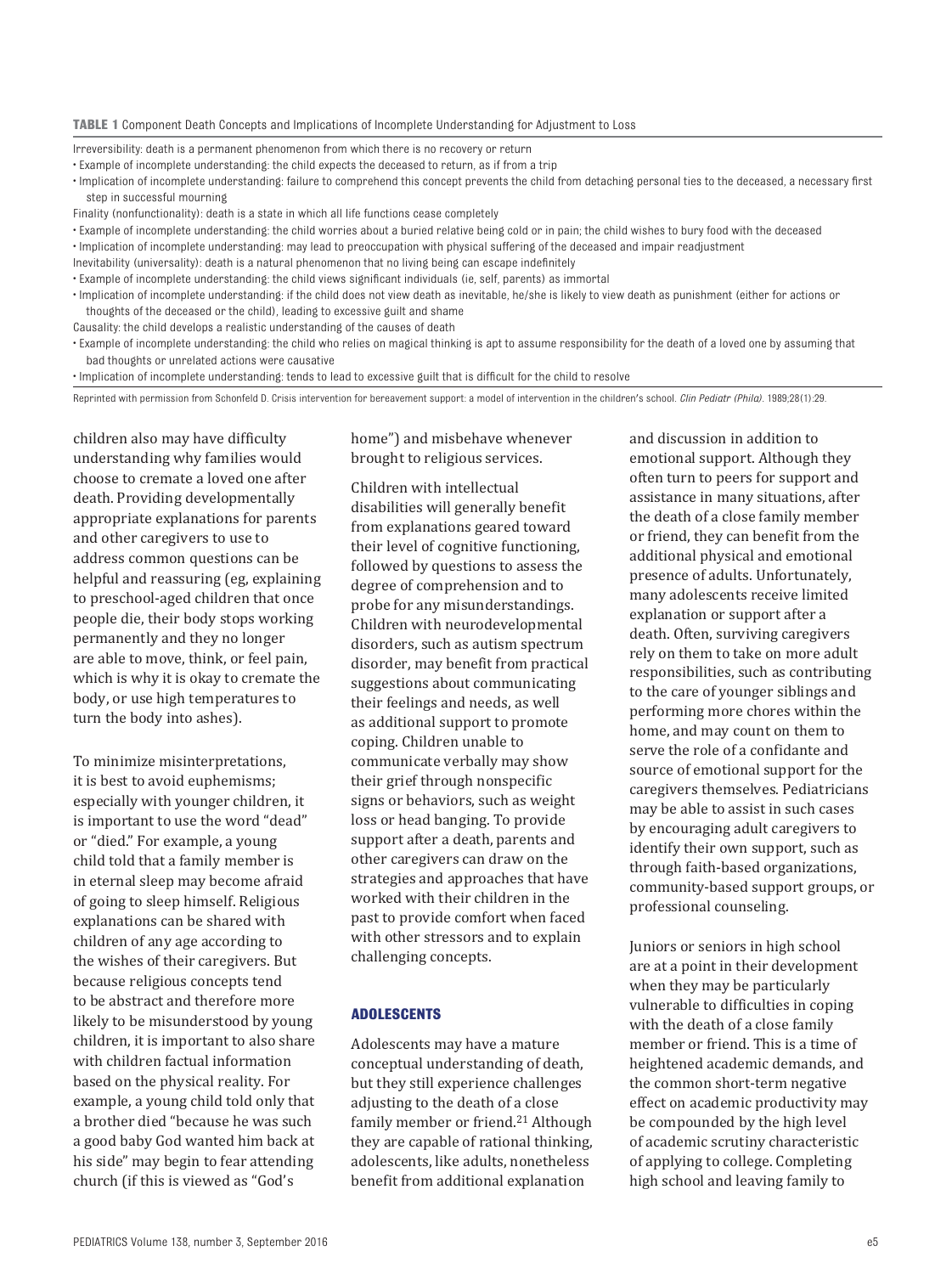pursue their own education or career is a challenging transition for adolescents and often involves stress and ambivalence. A recent death can exacerbate academic and personal challenges. Youth anticipating leaving home for school or career may feel guilty about leaving other family members who are grieving or worry that they will have difficulty coping when separated from their family, friends, and familiar supports. These young people may arrive in college to face peers who are unaware of their loss, unfamiliar with how best to provide them with support, and focused on pursuits and activities that seem incongruous with their grief. The food, people, and settings that normally provide them solace and comfort may be lacking at a time when they are most needed. Pediatricians can support these adolescents by staying connected with them during the transition and helping them and their families identify supports and resources at college and in their family's community. 13

# **GUILT AND SHAME**

Because of the egocentrism and magical thinking that are characteristic of young children's understanding of causality, children will often assume that there was something they did, did not do, or should have done that would have prevented the death of someone close to them and develop guilt over a death. Even older children, and indeed adults, often feel guilty when there is no logical, objective reason for them to feel responsible for a death. People may assume some responsibility because it helps them believe that, by taking actions they failed to take before, they can prevent the future deaths of others about whom they care deeply and feel more in control. For example, if a child assumes that the reason his father died was because he attended a friend's party rather than staying home to monitor his father, he can reassure himself that his mother will be okay as long as he never leaves the home at night again. The alternative to this kind of thinking is accepting that we have limited influence over tragic events, but that reality leaves many feeling helpless. It is frightening to realize someone else we care about could die at any time, no matter what we do. But assuming fault for a death in this manner does not prevent future loss, and the resulting guilt contributes to further distress. In situations in which children's actions clearly contributed to the cause of death (eg, a child who accidentally discharges a firearm that results in the death of someone) or when children persist in feeling responsible (whether such guilt is logical), pediatricians should consider referral for counseling. In the context of ongoing support, children can be helped to either dismiss illogical guilt or come to forgive themselves for unintended actions they believe have contributed in some way to the death.

Children are also more likely to feel guilty about a death when the preexisting relationship with the deceased was ambivalent or conflicted. The relationship between adolescents and their parents often has some element of such ambivalence or conflict as the adolescent strives for independence, and conflict is more likely to be present if the deceased had a chronic mental or physical illness or problem with substance abuse or had been abusive, neglectful, or absent (eg, incarcerated or deployed). Guilt of other family members may also lead to difficulties: for example, it can distort the relationships between parents and surviving children after the death of a sibling. 22

It is helpful for pediatricians to approach children who have lost a loved one to presume that guilt may be present, even when there is no

logical reason for it. Pediatricians can explain that they know there is nothing that the child did, failed to do, or could have done to change the outcome but wonder if the child ever believes that he or she somehow contributed to the death as many children do in similar situations. They can explain that feeling bad does not mean you did anything bad and feeling guilty does not mean you are guilty. When pediatricians help children express their guilt associated with a death, it allows children to begin to challenge their faulty assumptions about personal responsibility and promotes a refocusing on the child's feelings about the loss.

Children also may experience guilt over surviving after a sibling died or feeling relief after a death that followed a lengthy illness. In the setting of a protracted illness, family members and friends often experience anticipatory grieving. They can imagine the death and experience graduated feelings of loss, but when it becomes overwhelming they can reassure themselves that their loved one is still alive. Anticipating the death allows them to accomplish some of the "work" of grief before the death actually occurs. But this is a painful process, and at some point, many individuals in this situation will wish for the death to occur. Although they may couch this in terms of hoping for the person who is dying to be able to end his or her suffering, the death would also end some of their own emotional suffering as they anticipate the death of a loved one and free them of their responsibility to focus much of their time and efforts on the needs of the person who is critically ill. This situation can result in further guilt and complicate the grieving process. 8

When children assume that the cause of the death was the result of the actions, inactions, or thoughts of the person who died, they may feel ashamed of the person who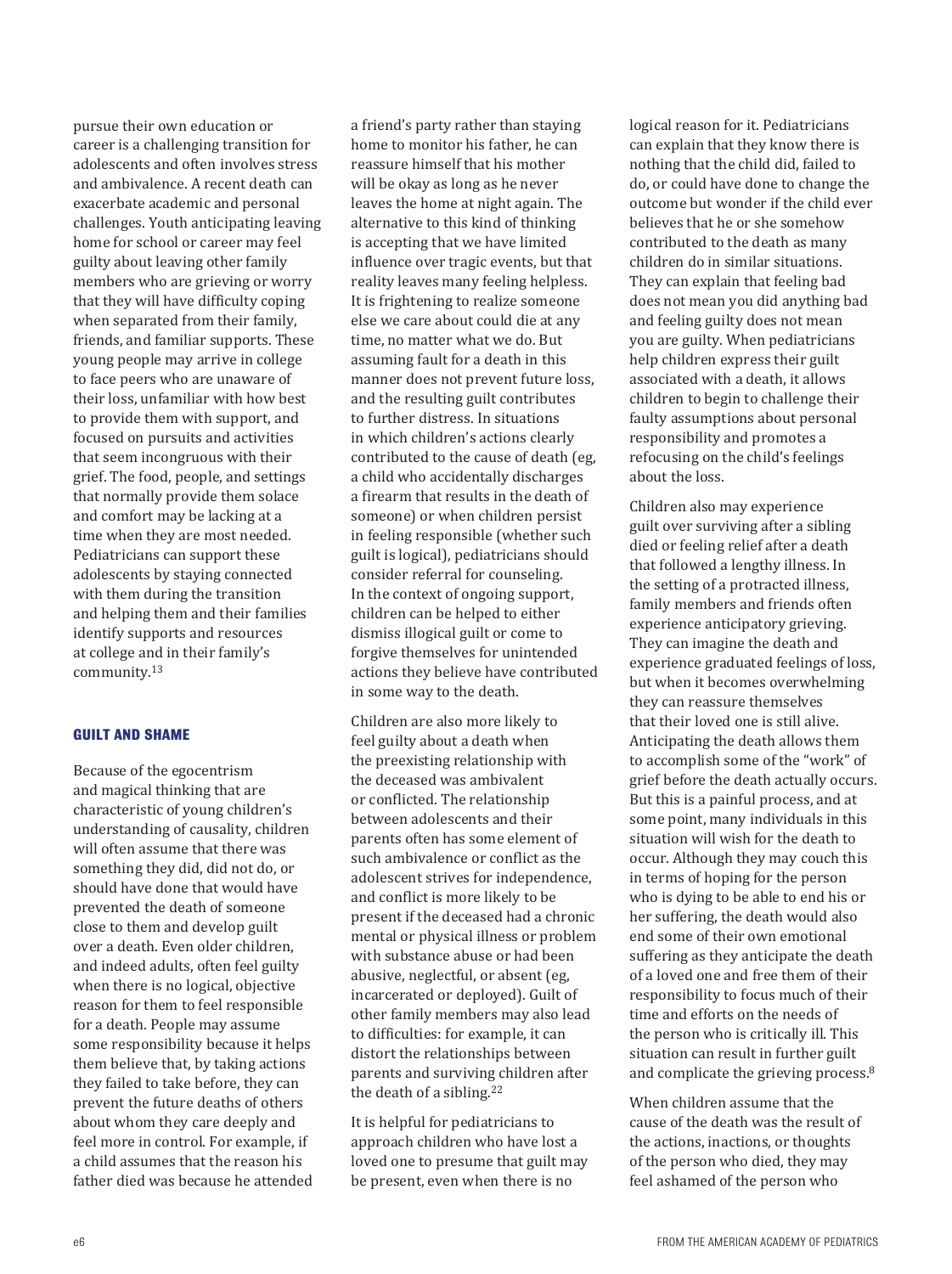died and/or the death and reluctant to talk with others about their loss. Shame is also likely to complicate bereavement when the death is somehow stigmatized, such as death from suicide or resulting from criminal activity or substance abuse. This shame further isolates grieving children from the support and assistance of concerned peers and adults.

Suicide is often complicated by both guilt and shame among survivors. As a result, discussion about the cause of death is often limited, and children may struggle to understand the cause or circumstances of the death. Open communication helps prevent suicide from becoming a "family secret," which may further disrupt the grieving process. If the explanations are too simplistic, concerns may be increased. For example, if children are told only, "Your uncle killed himself because he was very, very sad," they will likely notice that extended family members and friends, who are overwhelmed with grief, may look "very, very sad" and worry that they, too, will kill themselves. A preferable explanation might aim to convey that suicide is usually the result of underlying depression or other mental health problems; it may also be related to alcohol or other substance abuse. It is important to emphasize that suicide is not generally a logical "choice" made by someone who is thinking clearly and able to consider a range of solutions to problems. In addition, children should be encouraged to communicate when they are distressed or feeling depressed, informed about where they can go for advice and assistance, and instructed not to keep in confidence when peers or others communicate to them that they are considering self-harm.<sup>23</sup> Sample scripts and language for discussing suicide with children at different developmental levels, prepared by the National Center for School Crisis and Bereavement,

can be used by schools to respond to a death by suicide of a student or member of the school staff (freely available at www.schoolcrisiscenter. org).

#### **SECONDARY AND CUMULATIVE LOSSES**

Although children generally show a remarkable resiliency and ability to adjust to the death of someone close to them, nonetheless, they do not "get over" a death in 6 months or a year. Rather, they spend the rest of their life accommodating the absence. In fact, many find the second year more difficult than the first. The first year after the death is filled with many anticipated challenges: the first holiday or birthday without a loved one or the first father-daughter dance after the father's death. Expectations typically are reduced (ie, the child expects to feel sad at the first special holiday without a loved one), and multiple supports are usually in place. But when these special occasions are still not joyful in the second year, children may wonder if they will ever be able to experience joy again. Unfortunately, by this point in time, the support they may have received from extended family, teachers, coaches, and others at school and in the community has probably already ended. However, the sense of loss is persistent, and without proper support it may be perceived as overwhelming. Maintaining support for children and families is important well beyond the initial period of grief.

When children experience a death of someone close to them, they lose not only the person who died (ie, the primary loss) but also everything that person had contributed or would have contributed to their life (ie, secondary losses). Common secondary losses include the following:

 • change in lifestyle (eg, altered financial status of the family after the death of a parent);

- relocation resulting in a change in school and peer group;
- less interaction with friends or relatives of the person who died (eg, friends of a child's sister no longer visit after the sister dies);
- loss of shared memories;
- decreased special attention (eg, a child may no longer value participating in sports activities without his parent there to cheer for him);
- decreased availability of the surviving parent (who may need to work more hours or who becomes less available emotionally because of depression); and
- a decreased sense of safety and trust in the world.

Relationships that seemed incidental may take on new meaning after they are no longer available. For example, after the death of his sister, a younger brother may now miss the advice and guidance provided by his sister's boyfriend, who no longer visits. Other losses may not become apparent until years later. A 5-yearold girl experiencing the death of her grandmother who was her primary caregiver may not realize until many years later that she has lost her grandmother's advice and support as she faces puberty or her first date, or on the first night her newborn infant cries inconsolably. At each new milestone, the loss of someone for whom we care deeply is redefined and grief is revisited.

When children experience a death at a young age, they may also not fully understand the death or its implications. Each new developmental stage, as cognitive development advances and experience widens, may prompt a resurfacing of their grief and be accompanied by questions that permit the child to come to a more mature understanding of the death and its implications.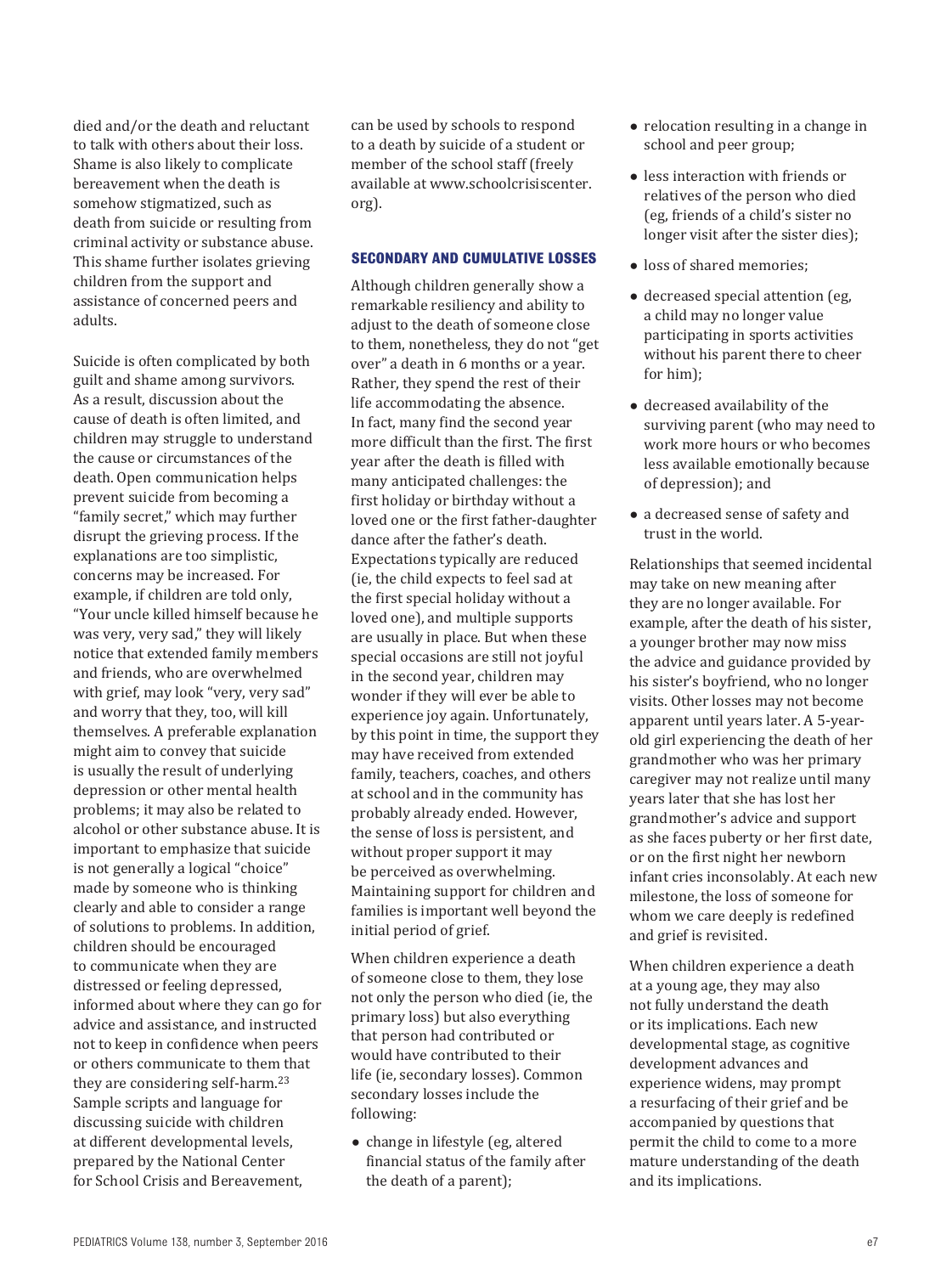Subsequent losses and stressors also add to the challenge of adaptation. Children who have experienced traumatic events or significant losses in the context of sufficient support and internal capacity to cope may experience posttraumatic growth and emerge with increased resiliency and new skills to cope with future adversity. These children may shift their life goals to align more with public service; place a higher priority on family, friends, spirituality, and helping others; or become more empathic. $11,24$  But in communities that are characterized by high rates of violence, poverty, and frequent deaths of peers and young family members, such supports are generally not present or are insufficient to meet the heightened need. Children in such environments do not somehow "get used to death" or become desensitized. Rather, these losses make them progressively more vulnerable to future stresses and loss. Children in these circumstances often come to appreciate that adults in their communities are unable to provide for their safety and are unwilling or unable to provide support and learn not to seek assistance from these adults because they know it is unlikely to be offered. One reason children and adolescents in these environments may instead turn to peers (and gangs) is to seek such support, which may contribute to high-risk behaviors that jeopardize their safety. They may engage in risky behaviors out of fear for their own mortality and the need to challenge these fears by engaging in the same behaviors they know to be dangerous. Only by surviving these risks can children and adolescents reassure themselves that they are safe, at least for the moment. In this context, it becomes critical that adults in our society take responsibility for ensuring that the environment is safe for children and adolescents, especially in communities characterized by violence, poverty, and frequent loss,

and that we provide them with the support and assistance they need to cope with loss and crisis.

# **GRIEF TRIGGERS AND ANNIVERSARY REACTIONS**

Grief triggers evoke sudden reminders of the person who died that can cause powerful emotional responses in children who are grieving. Although they are most common in the first few months after the death, they may happen months or years later, although the strength of the emotions generally lessens with time. Some triggers, such as a Mother's Day activity in class or a father-daughter dance at school, are easier to identify, but grief triggers can be ubiquitous and often difficult to anticipate. A child may pass by a stranger wearing the same perfume as her aunt or hear a song that her grandfather used to sing and be reminded of the loss. Parents can work with teachers to both minimize likely triggers in school settings and create a "safety" plan wherein students know they can leave the classroom if necessary. If children know that they can leave if they need to, they are less likely to feel overwhelmed or afraid they will cry in class. As a result, they will rarely need to exit and are more able to remain within the classroom and engaged in the classwork.<sup>13</sup>

Anniversaries of the death, birthdays of the deceased, holidays, special events, and major transitions (eg, changing schools, graduating high school, moving homes) are also times when a loved one's absence will be acutely felt. Pediatricians can help the family find ways to meaningfully honor these events. The medical home is uniquely well suited to provide ongoing periodic bereavement support. Pediatricians should invite children and their families to reach out for assistance and advice as children adjust to the loss over time. However, many

individuals who are grieving may not anticipate the challenges posed by anniversaries or events or may feel uncomfortable imposing on the physician for advice for what they believe to be a normative and universal experience. Pediatricians can, instead, schedule follow-up appointments to coincide with such timed events (eg, just before the start of a new school year; just before the first-year anniversary of the death), when modest changes in the timing make it practical, or can call, write, or e-mail a patient/family periodically to check in and let the child and family know of their continued availability and interest. Pediatricians interested in providing significant direct bereavement support for children and families within their practice can explore coding by time for counseling and coordination of care to maximize reimbursement for these services. When the pediatrician lets the family know he or she is still concerned and available, it increases the chances that the child or family will seek advice and assistance when needed.

# **FUNERAL ATTENDANCE**

Children, like adults, often benefit from participating in funerals, wakes, and other memorial or commemorative activities after the death of a close family member or friend. It provides them with an opportunity to grieve in the presence of family and friends while receiving their support and, as appropriate to the family, solace from their spiritual beliefs. Parents and other caregivers sometimes exclude children from funerals and wakes for fear that the experience may be upsetting or because they, themselves, are grieving and unsure whether they can provide appropriate support. Children who are excluded from memorial or funeral services often resent not being able to participate in a meaningful activity involving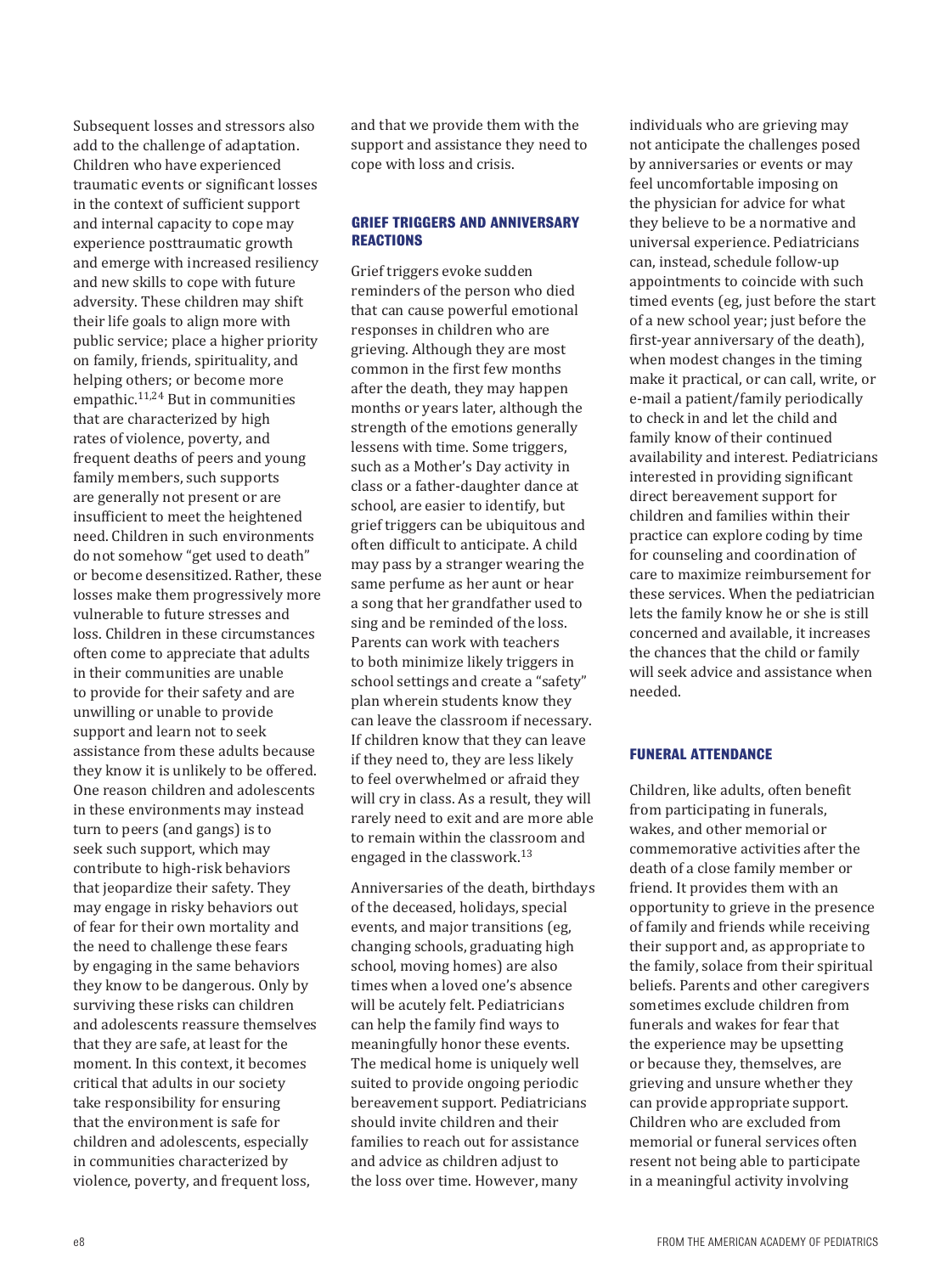someone they care deeply about and may wonder what is so terrible that is being done to the loved one that it is not suitable for them to view. What they imagine is likely to be far worse than the reality.

It is best to invite children to participate in wakes, funerals, or memorial services, to the extent they wish. Begin by providing basic information in simple terms about what children can expect from the experience. For example, include information about whether there will be an open casket and anticipated cultural and religious rituals (eg, guests may be invited to place some dirt on the coffin at the gravesite), as well as how people may be expected to behave (eg, some people may be crying and very upset; humorous stories and memories may be shared). Ask children what additional information they would like and what questions they might have. Children should not be forced or coerced to participate in particular rituals or to attend the funeral or wake. If older children who had a very close relationship with the deceased (eg, teenagers whose parent has died) indicate they do not want to attend the funeral, it is helpful to explore the reason for their not wishing to attend and ask them to describe what accommodations might be made in the plans to meet their needs (eg, they prefer not to attend the wake but will attend the funeral service). But, as with all true invitations, the decision is ultimately left to the child. Families can work with children to identify alternate ways for them to recognize the death, such as a private visit to the funeral home once the casket has been closed or a visit to the gravesite after the burial. All children can be invited to make meaningful but developmentally appropriate decisions about the service of an immediate family member; they may be permitted to select a flower arrangement or a

picture of the parent to be displayed at the wake.

It can be helpful to assign an adult whom the child knows well but who is not personally grieving (eg, a teacher, babysitter, or relative who is close to the child but less familiar with the deceased) to accompany and monitor the child throughout the services. If the child is fidgeting or appears distressed, the adult can suggest they go for a walk and inquire about how the child is coping with the experience. If the child prefers to stand outside of the room and hand out prayer cards, that level of participation can be accommodated without disrupting the experience for other grieving family members (ie, the child would be less able to stay outside of the room if being watched by the mother who feels it important to stand by her husband's coffin throughout the wake). Older children and adolescents may wish to invite a close friend to sit with them during the service or assist with greeting guests as they approach the room. Suggestions on how to address the needs of children related to commemoration and memorialization involving a crisis, especially in a school setting, can be found elsewhere.<sup>11,13</sup>

# **CULTURAL SENSITIVITY**

Different cultures have a range of traditional practices and rituals as well as expectations around how members of their culture typically mourn the death of a family member or close friend. Although it is helpful for pediatricians to know something about these cultural differences, it is important to remember that the fundamental experience of grief is universal.

Knowledge of the common practices of a particular culture may not accurately predict how a family or individual from that culture will behave. Many families have mixed

backgrounds and/or have been exposed to different cultures through their communities or schools. Parents sometimes have different beliefs or practices from their children. Families or individuals may choose to follow practices of a different culture if they seem to align better with their current preferences. Assumptions about how someone ought to mourn in a particular culture may result in a stereotype that could cloud our perceptions and make us miss opportunities to be helpful. Pediatricians should therefore ask families what they feel would be most helpful for their family or for individuals within the family.

The best approach is to be present, authentic, and honest. Approach children and their families with an open mind and heart and be guided by what you see, hear, and feel. The following are questions that may assist in this process:

- "Can you tell me how your family and your culture recognize and cope with the death of a family member?"
- "How does this fit with your own preferences at this time?"
- "Can you help me understand how I can best be of help to you and your family?"

# **WORKING WITH SCHOOLS**

Children typically experience at least temporary academic challenges after the death of a close friend or family member. The effect the loss has on learning may first appear weeks or even months later. Some children may even respond to a death by overachieving in school. Children with learning problems that predated the loss may experience a marked worsening.

In general, it is best for the family to anticipate at least brief difficulties in learning and concentration and to establish a proactive relationship with the school to coordinate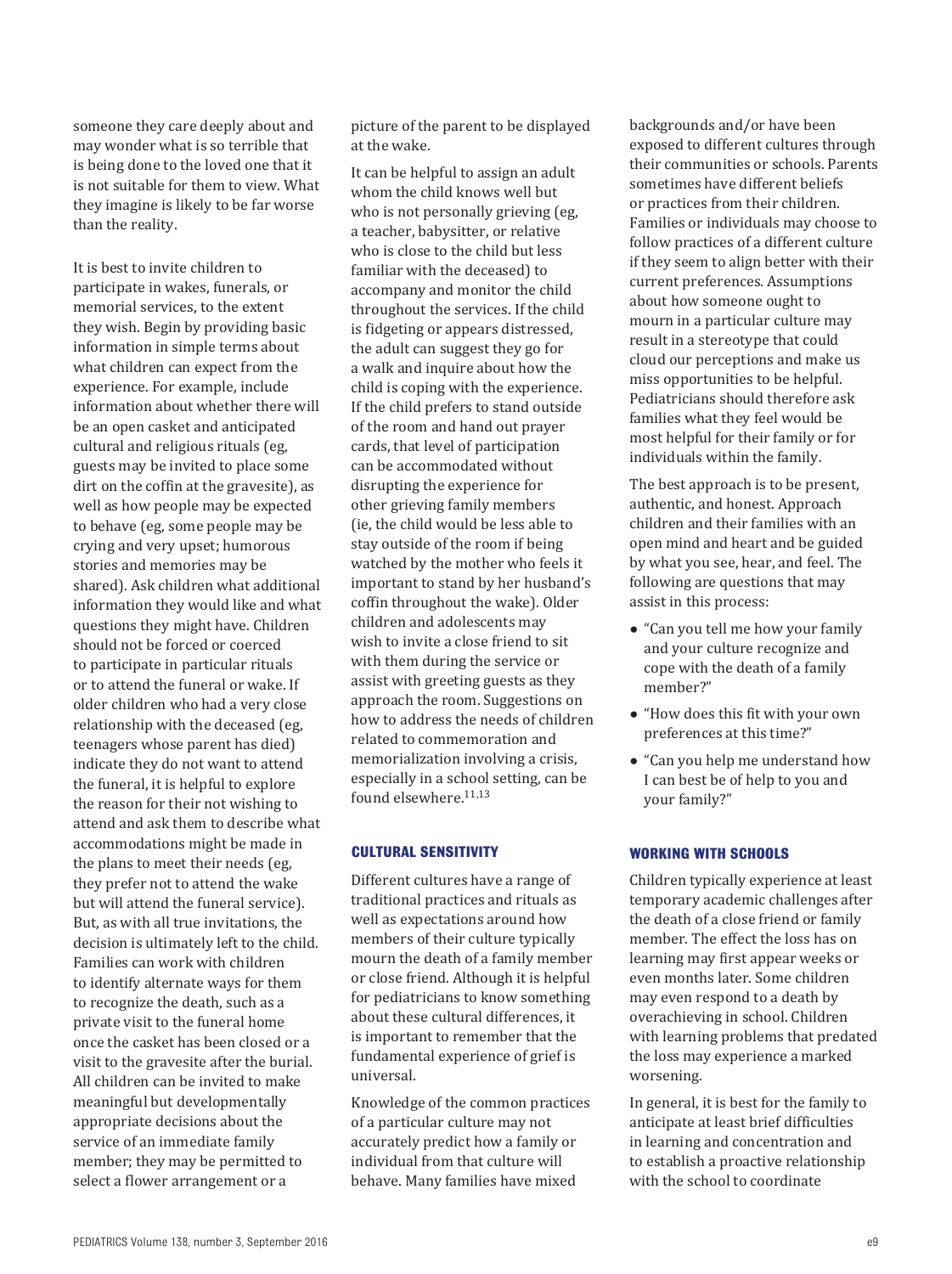supports at school with those within the home. If schools wait for academic failure to become apparent, then school becomes a source of additional distress rather than a potential support. Instead, academic expectations should be modified as needed and supports put into place in anticipation of a possible need.

Caregivers and educators can work together to identify the level of academic work that feels appropriate and achievable at a particular point of time in the recovery process after a major loss. Some modifications that may be considered include the following:

- adapting assignments (eg, allow a student to prepare a written presentation if he feels uncomfortable with an oral presentation; substitute smaller projects for a large project that may feel overwhelming in scope);
- changing the focus or timing of a lesson (eg, excuse the student from a lesson on substance abuse if her sister recently died of a drug overdose or consider postponing it to later in the semester);
- reducing and coordinating homework and extracurricular activities so that the student is able to meet expectations for what is being required; or
- modifying or excusing the student from tests or placing more weight on grades achieved before the death.

The goal is to maintain reasonable expectations while providing the support and accommodations so that the student can achieve at that level and be prepared for successful advancement to the next grade  $level<sup>13</sup>$ 

Pediatricians can help provide training to schools about how best to support grieving students and provide consultation after a death has occurred involving a member of the school community.<sup>11,13,25-27</sup>

The Coalition to Support Grieving Students was formed to develop a set of resources broadly approved by 10 of the leading professional organizations of school professionals to guide educators and other school personnel in supporting and caring for their grieving students. The resources are available at no charge to the public at www. grievingstudents. org. The videotraining modules feature expert commentary, school professionals who share their observations and advice, and bereaved children and family members who offer their own perspective on living with loss. Handouts and reference materials oriented for classroom educators, principals/administrators, and student support personnel that summarize the training videos, as well as a range of additional resources, can be downloaded from the Web site. Although developed for use by educators, the materials are applicable for the professional development of pediatric health care providers as well. Many are also appropriate for other sites where child congregate care is provided, including early learning centers, preschools, and in-home day care settings. Those caring for children younger than school age similarly benefit from the support and training that can be provided by pediatricians.

# **COMPLICATED MOURNING AND INDICATIONS FOR REFERRAL**

In the immediate aftermath of a death, the reactions of children and adults can be quite extreme and varied. It is best to avoid the tendency to judge or try to categorize such acute reactions as either "normal" or "abnormal." If children or adults appear to be at risk of harming themselves or others, action should be immediately taken to preserve safety. Pediatricians should be aware of community resources for bereavement support. These resources may include the following:

- bereavement support groups and camps (a listing of national and regional services and resources for grieving children can be found at http://www.newyorklife.com/nyl/ v/ index. jsp? contentId= 143564& vgnextoid= 755540bf8c442310V gnVCM100000ac841cacRCRD);
- school-based programs and services;
- counselors who are interested and qualified in counseling children who are grieving; and
- other mental health professionals trained to counsel grieving children who are also experiencing depression, anxiety, or trauma symptoms.

As noted previously, adults in the family may benefit from their own support so that they do not depend unduly on their children for emotional support and so they are better able to discern and address the needs of their grieving children.

Grief from the death of a close family member or friend can dominate children's lives in the immediate aftermath of the loss, causing disinterest in engaging in previously enjoyed activities, compromising peer relationships, interfering with the ability to concentrate and learn, causing regressive or risk-taking behavior, or creating a challenge to healthy social and emotional development. But with time and adequate support, grieving children learn that their lives in the absence of the deceased, although permanently altered, nonetheless can be meaningful and increasingly characterized by moments of satisfaction and joy. Children who instead experience complicated mourning may fail to show such adjustment over time.<sup>28</sup> They may experience difficulty with daily functioning at school or at home that persists months after the death. They may become preoccupied with thoughts about the deceased or develop nonadaptive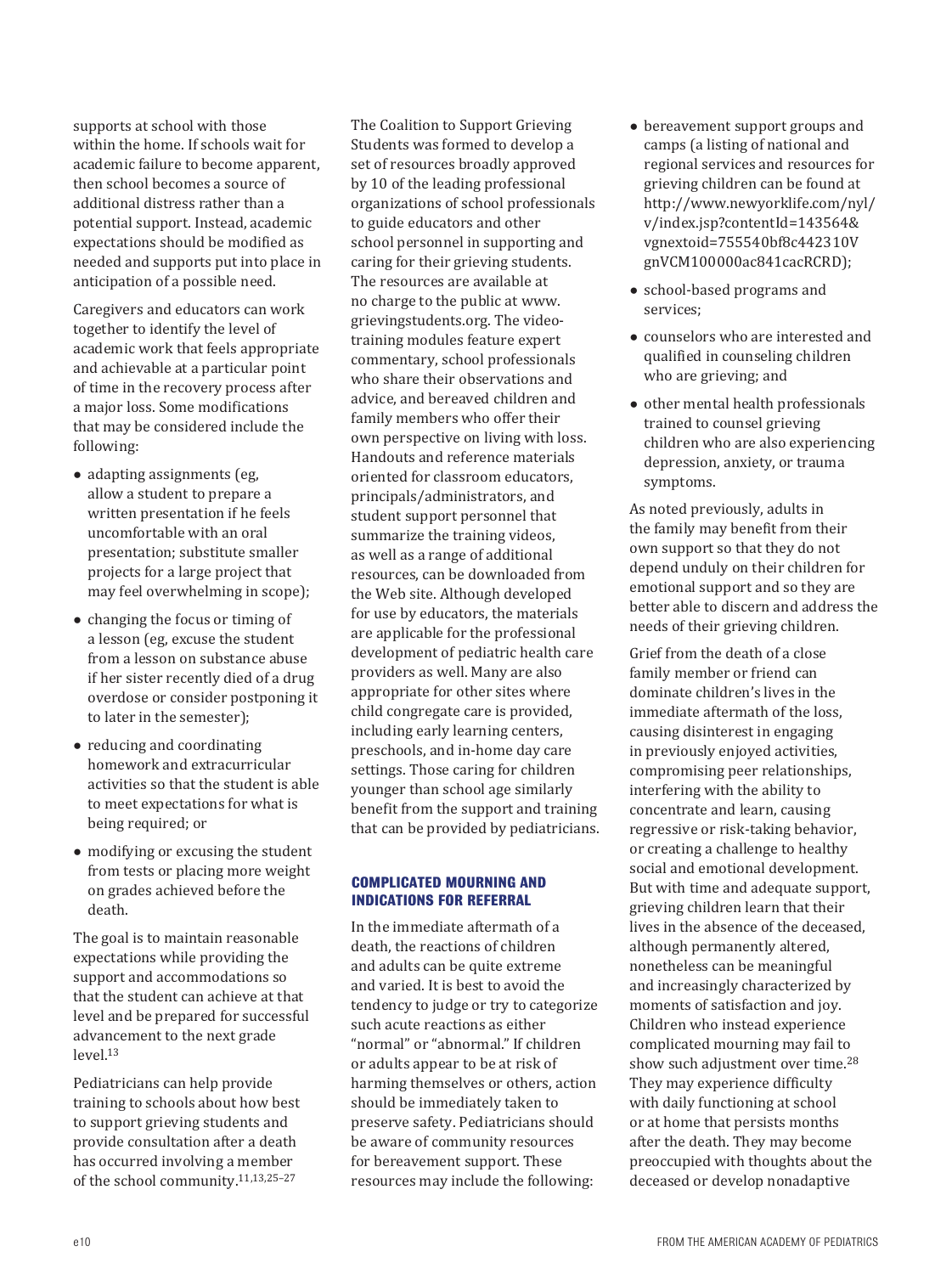behaviors, such as tobacco, alcohol, or other substance use; promiscuous sexual behavior; or delinquent or other risky behaviors. Referral for counseling is particularly important in this context. More immediate or urgent referral is indicated if children show deep or sustained sadness or depression, especially if they are perceived to be at risk of suicidal behavior.

# **PROFESSIONAL PREPARATION AND SELF-CARE**

Pediatricians often enter the profession because of a desire to help children grow, develop, and be healthy and happy. Understandably, pediatricians can find it difficult to witness children's distress as they grieve the death of someone about whom they care deeply. Many pediatricians have received limited training about how to support grieving children. It is difficult to believe you are helping people when they remain in such distress. You want to help people feel "better," but when they freely express their sorrow in the immediate aftermath of a death, it is difficult to know that you are helping them ultimately adjust and cope. Following up with children and their families over time and actively inquiring about how they are continuing to adjust will help the pediatrician support and observe the course of recovery and understand his or her role in that process. Professional preparation and education are helpful; resources are available on various professional Web sites (eg, the American Academy of Pediatrics at www. aap. org/ disasters/ adjustment; the Coalition to Support Grieving Students at www.grievingstudents. org; or the National Center for School Crisis and Bereavement at www. schoolcrisiscenter.org). Pediatricians can also seek out and request professional development training through professional meetings, through grand rounds, from other

continuing medical education venues, and via retreats and psychosocial rounds in hospital settings.

Children's grief may also trigger reminders of loss and other reactions in pediatricians. It may remind adults of their own losses or raise thoughts or concerns about the well-being of those they love. Children's grief is often unfiltered and pure; their questions are direct and poignant. It is difficult to witness a child's grief and not feel an effect personally. In fact, not being affected should not even be an expectation or a goal. Nonetheless, pediatricians should monitor their reactions and feelings and limit their support to what they feel ready and able to provide to any particular family at that point in time. If the family is in need of additional supportive services, the pediatrician can seek the assistance of a professional colleague in the office or through referral to someone in the community.

It is important for pediatricians to examine and understand their personal feelings about death to be effective in providing support to children who have experienced a personal loss or who are faced with their own impending death. Often, this understanding will involve an awareness of the effects of deaths of patients on pediatricians' professional and personal lives. The culture in medicine needs to acknowledge that it is understandable to feel upset when bearing witness to something that is upsetting. As professionals, pediatricians should offer support to our colleagues and seek out and accept support for ourselves.

Pediatricians who do provide support to grieving children and families often have a meaningful and lasting impact. A relatively modest effort to provide compassion and support can have a dramatic effect. It can help reduce the amount of time grieving children feel confused, isolated, and overwhelmed. Pediatricians will not

be able to take away the pain and sorrow (and should not see that as their goal), but they can significantly reduce the suffering and minimize the negative effects of loss on children's lives and developmental courses.

#### **LEAD AUTHORS**

David J. Schonfeld, MD, FAAP Thomas Demaria, PhD

#### **CONTRIBUTING AUTHOR**

Sharon Berry, PhD, LP, ABPP

#### **COMMITTEE ON PSYCHOSOCIAL ASPECTS OF CHILD AND FAMILY HEALTH, 2015–2016**

Michael Yogman, MD, FAAP, Chairperson Nerissa S. Bauer, MD, MPH, FAAP Thresia Gambon, MD, FAAP Arthur Lavin, MD, FAAP Keith Lemmon, MD, FAAP Gerri Mattson, MD, FAAP Jason Rafferty, MD, MPH, EdM Lawrence Wissow, MD, MPH, FAAP

#### **LIAISONS**

Sharon Berry, PhD, LP, ABPP – *Society of Pediatric Psychology* Terry Carmichael, MSW – *National Association of Social Workers* Edward R. Christopherson, PhD, FAAP (hon) – *Society of Pediatric Psychology* Norah Johnson, PhD, RN, CPNP – *National Association of Pediatric Nurse Practitioners* L. Read Sulik, MD – *American Academy of Child and Adolescent Psychiatry*

#### **CONSULTANT**

George Cohen, MD, FAAP

#### **STAFF**

Stephanie Domain, MS

#### **DISASTER PREPAREDNESS ADVISORY COUNCIL**

Steven E. Krug, MD, FAAP, Chairperson Sarita Chung, MD, FAAP, Member Daniel B. Fagbuyi, MD, FAAP, Member Margaret C. Fisher, MD, FAAP, Member Scott M. Needle, MD, FAAP, Member David J. Schonfeld, MD, FAAP, Member

# **LIAISONS**

John James Alexander, MD, FAAP – *US Food and Drug Administration* Daniel Dodgen, PhD - Office of the Assistant *Secretary for Preparedness and Response* Eric J. Dziuban, MD, DTM, CPH, FAAP – *Centers for Disease Control and Prevention*